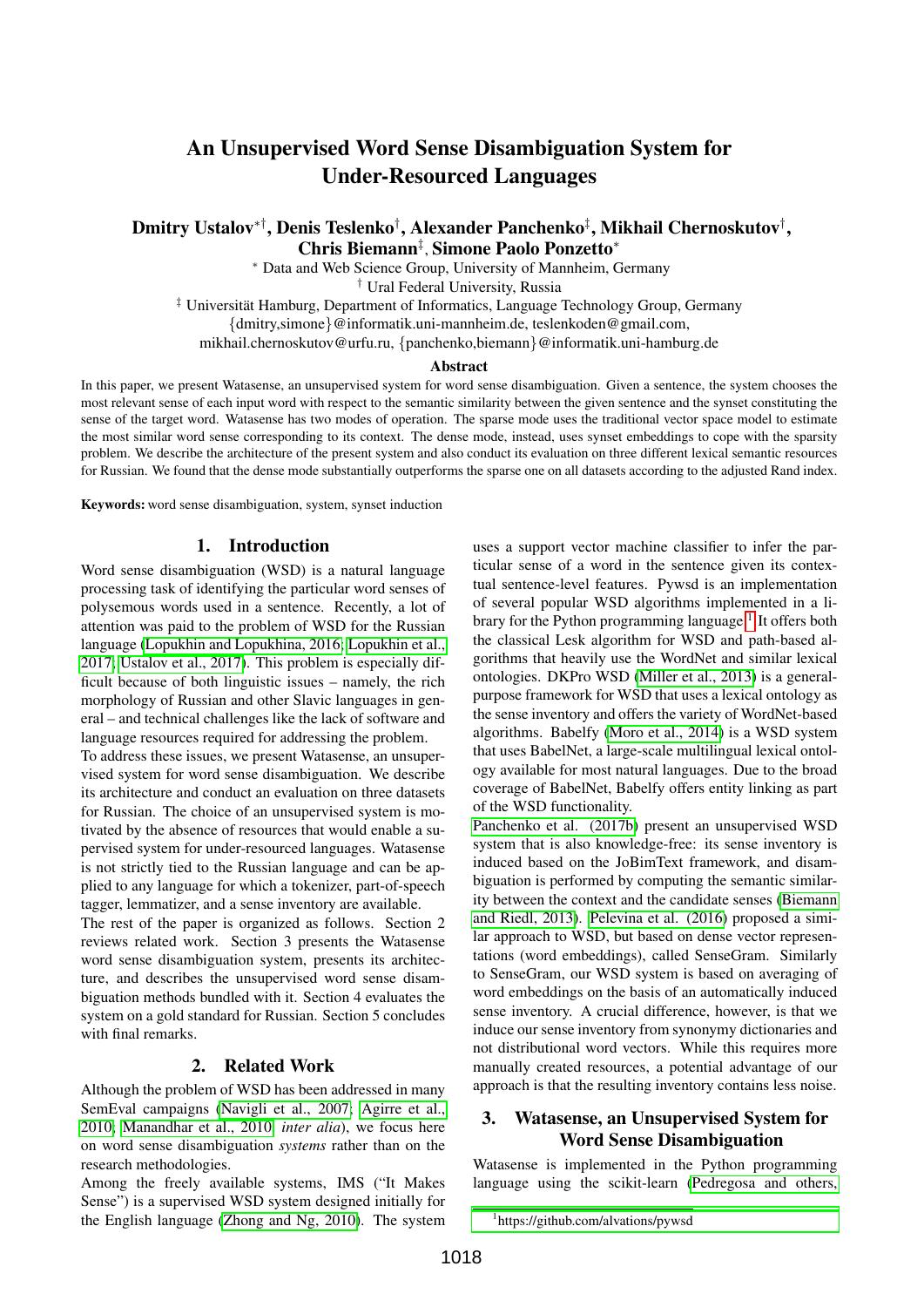

Figure 1: A snapshot of the online demo, which is available at http://watasense.nlpub.org/ (in Russian).

<span id="page-1-0"></span> $2011$ ) and Gensim (Rehuřek and Sojka,  $2010$ ) libraries. Watasense offers a Web interface (Figure [1\)](#page-1-0), a commandline tool, and an application programming interface (API) for deployment within other applications.

# 3.1. System Architecture

A sentence is represented as a list of *spans*. A span is a quadruple:  $(w, p, l, i)$ , where w is the word or the token, p is the part of speech tag,  $l$  is the lemma,  $i$  is the position of the word in the sentence. These data are provided by tokenizer, part-of-speech tagger, and lemmatizer that are specific for the given language. The WSD results are represented as a map of spans to the corresponding word sense identifiers.

The sense inventory is a list of synsets. A synset is represented by three bag of words: the synonyms, the hypernyms, and the union of two former – the *bag*. Due to the performance reasons, on initialization, an inverted index is constructed to map a word to the set of synsets it is included into.

Each word sense disambiguation method extends the BaseWSD class. This class provides the end user with a generic interface for WSD and also encapsulates common routines for data pre-processing. The inherited classes like SparseWSD and DenseWSD should implement the disambiguate word(...) method that disambiguates the given word in the given sentence. Both classes use the *bag* representation of synsets on the initialization. As the result, for WSD, not just the synonyms are used, but also the hypernyms corresponding to the synsets. The UML class diagram is presented in Figure [2.](#page-1-1)

Watasense supports two sources of word vectors: it can either read the word vector dataset in the binary Word2Vec format or use Word2Vec-Pyro4, a general-purpose word vector server.[2](#page-1-2) The use of a remote word vector server is recommended due to the reduction of memory footprint per each Watasense process.



<span id="page-1-1"></span>Figure 2: The UML class diagram of Watasense.

# 3.2. User Interface

Figure [1](#page-1-0) shows the Web interface of Watasense. It is composed of two primary activities. The first is the text input and the method selection (Figure [1\)](#page-1-0). The second is the display of the disambiguation results with part of speech highlighting (Figure [3\)](#page-2-0). Those words with resolved polysemy are underlined; the tooltips with the details are raised on hover.

# 3.3. Word Sense Disambiguation

We use two different unsupervised approaches for word sense disambiguation. The first, called 'sparse model', uses a straightforward sparse vector space model, as widely used in Information Retrieval, to represent contexts and synsets. The second, called 'dense model', represents synsets and contexts in a dense, low-dimensional space by averaging word embeddings.

Sparse Model. In the vector space model approach, we follow the sparse context-based disambiguated method [\(Faralli et al., 2016;](#page-4-13) [Panchenko et al., 2017b\)](#page-4-8). For estimating the sense of the word  $w$  in a sentence, we search for such a synset  $\hat{w}$  that maximizes the cosine similarity to the sentence vector:

$$
\hat{w} = \arg\max_{S \ni w} \cos(S, T),\tag{1}
$$

<span id="page-1-2"></span><sup>2</sup> https://github.com/nlpub/word2vec-pyro4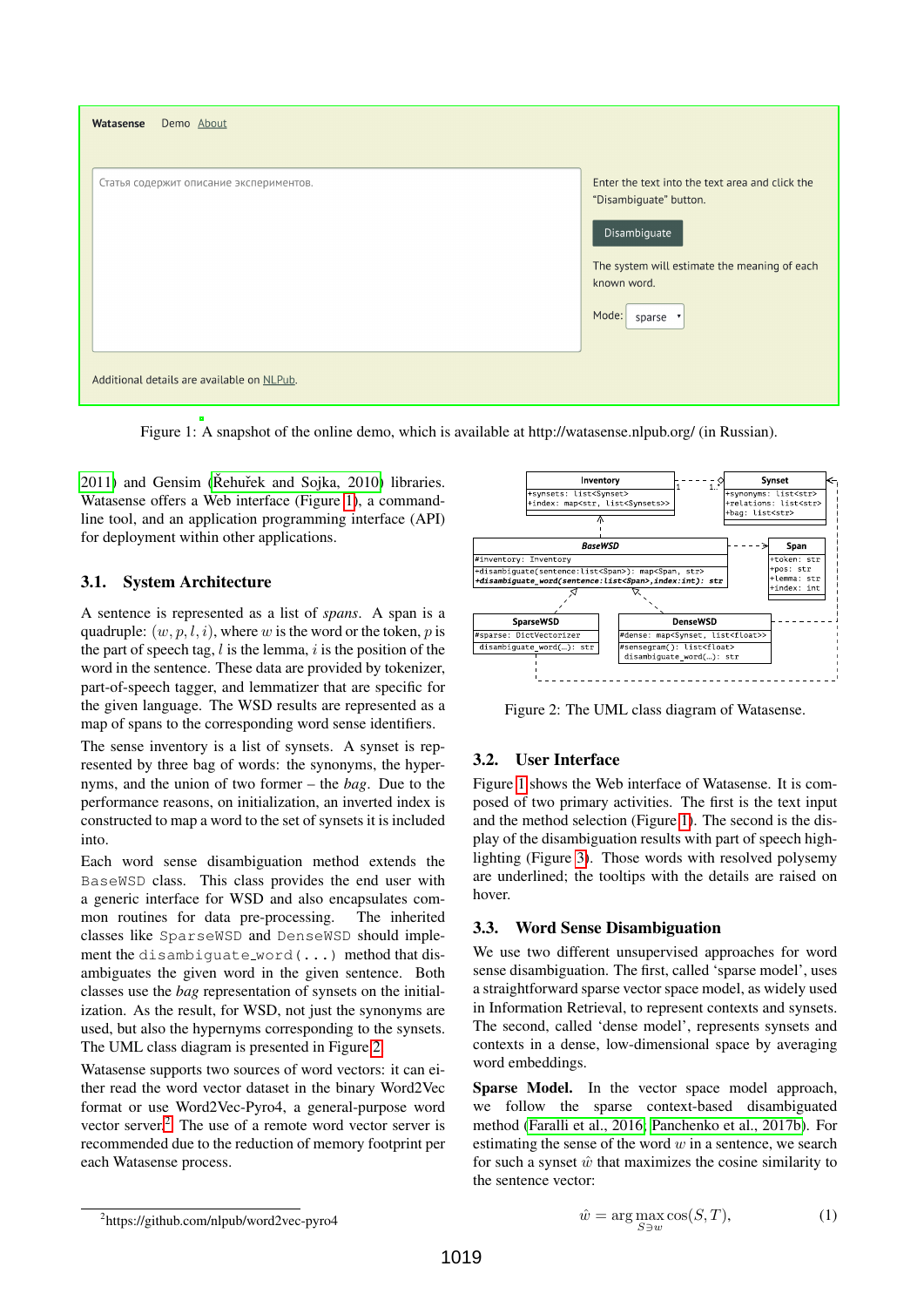

<span id="page-2-0"></span>Figure 3: The word sense disambiguation results with the word "experiments" selected. The tooltip shows its lemma "experiment", the synset identifier (36055), and the words forming the synset "experiment", "experimenting" as well as its hypernyms "attempt", "reproduction", "research", "method".

where  $S$  is the set of words forming the synset,  $T$  is the set of words forming the sentence. On initialization, the synsets represented in the sense inventory are transformed into the tf–idf-weighted word-synset sparse matrix efficiently represented in the memory using the compressed sparse row format. Given a sentence, a similar transformation is done to obtain the sparse vector representation of the sentence in the same space as the word-synset matrix. Then, for each word to disambiguate, we retrieve the synset containing this word that maximizes the cosine similarity between the sparse sentence vector and the sparse synset vector. Let  $w_{\text{max}}$  be the maximal number of synsets containing a word and  $S_{\text{max}}$  be the maximal size of a synset. Therefore, disambiguation of the whole sentence T requires  $O(|T| \times w_{\text{max}} \times S_{\text{max}})$  operations using the efficient sparse matrix representation.

Dense Model. In the synset embeddings model approach, we follow SenseGram [\(Pelevina et al., 2016\)](#page-4-10) and apply it to the synsets induced from a graph of synonyms. We transform every synset into its dense vector representation by averaging the word embeddings corresponding to each constituent word:

$$
\vec{S} = \frac{1}{|S|} \sum_{w \in S} \vec{w},\tag{2}
$$

where  $\vec{w}$  denotes the word embedding of w. We do the same transformation for the sentence vectors. Then, given a word w, a sentence  $T$ , we find the synset  $\hat{w}$  that maximizes the cosine similarity to the sentence:

$$
\hat{w} = \arg \max_{S \ni w} \cos \left( \frac{\sum_{u \in S} \vec{u}}{|S|}, \frac{\sum_{u \in T} \vec{u}}{|T|} \right).
$$
 (3)

On initialization, we pre-compute the dense synset vectors by averaging the corresponding word embeddings. Given a sentence, we similarly compute the dense sentence vector by averaging the vectors of the words belonging to nonauxiliary parts of speech, i.e., nouns, adjectives, adverbs, verbs, etc. Then, given a word to disambiguate, we retrieve the synset that maximizes the cosine similarity between the dense sentence vector and the dense synset vector. Thus, given the number of dimensions  $d$ , disambiguation of the whole sentence T requires ( $|T| \times w_{\text{max}} \times d$ ) operations.

### 4. Evaluation

We conduct our experiments using the evaluation methodology of SemEval 2010 Task 14: Word Sense Induction & Disambiguation [\(Manandhar et al., 2010\)](#page-4-4). In the gold standard, each word is provided with a set of instances, i.e., the sentences containing the word. Each instance is manually annotated with the single sense identifier according to a pre-defined sense inventory. Each participating system estimates the sense labels for these ambiguous words, which can be viewed as a clustering of instances, according to sense labels. The system's clustering is compared to the gold-standard clustering for evaluation.

#### 4.1. Quality Measure

The original SemEval 2010 Task 14 used the V-Measure external clustering measure [\(Manandhar et al., 2010\)](#page-4-4). However, this measure is maximized by clustering each sentence into his own distinct cluster, i.e., a 'dummy' singleton baseline. This is achieved by the system deciding that every ambiguous word in every sentence corresponds to a different word sense. To cope with this issue, we follow a similar study [\(Lopukhin et al., 2017\)](#page-4-1) and use instead of the adjusted Rand index (ARI) proposed by [Hubert and Arabie](#page-4-14) [\(1985\)](#page-4-14) as an evaluation measure.

In order to provide the overall value of ARI, we follow the addition approach used in [\(Lopukhin et al., 2017\)](#page-4-1). Since the quality measure is computed for each lemma individually, the total value is a weighted sum, namely

<span id="page-2-1"></span>
$$
\text{ARI} = \frac{1}{\sum_{w} |I(w)|} \sum_{w} \text{ARI}_{w} \times |I(w)| \,, \tag{4}
$$

where w is the lemma,  $I(w)$  is the set of the instances for the lemma  $w$ ,  $ARI_w$  is the adjusted Rand index computed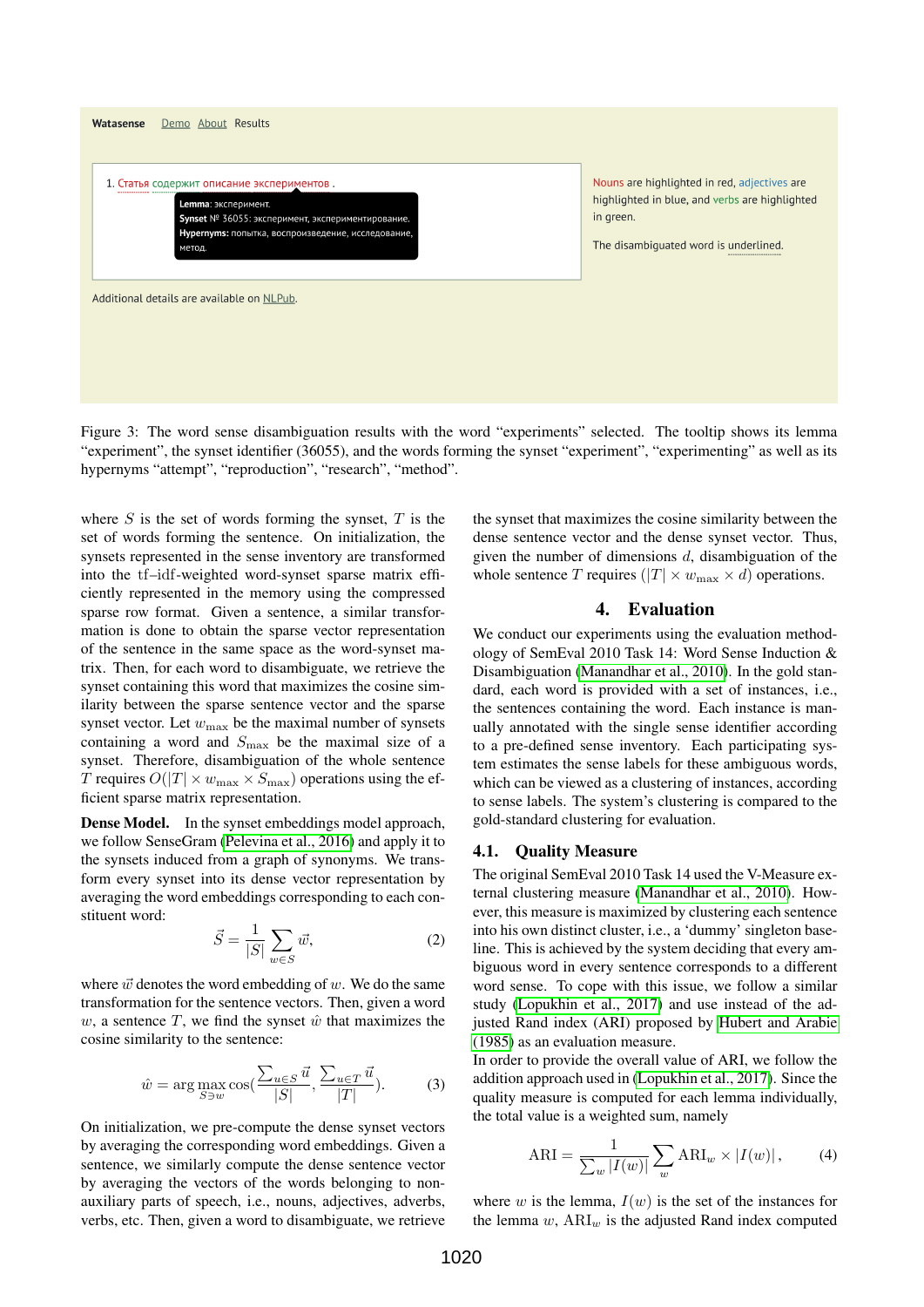for the lemma w. Thus, the contribution of each lemma to the total score is proportional to the number of instances of this lemma.

#### 4.2. Dataset

We evaluate the word sense disambiguation methods in Watasense against three baselines: an unsupervised approach for learning multi-prototype word embeddings called AdaGram [\(Bartunov et al., 2016\)](#page-4-15), same sense for all the instances per lemma (One), and one sense per instance (Singletons). The AdaGram model is trained on the combination of RuWac, Lib.Ru, and the Russian Wikipedia with the overall vocabulary size of 2 billion tokens [\(Lopukhin et](#page-4-1) [al., 2017\)](#page-4-1).

As the gold-standard dataset, we use the WSD training dataset for Russian created during RUSSE'2018: A Shared Task on Word Sense Induction and Disambiguation for the Russian Language [\(Panchenko et al., 2018\)](#page-4-16). The dataset has 31 words covered by 3 491 instances in the *bts-rnc* subset and 5 words covered by 439 instances in the *wiki-wiki* subset.<sup>[3](#page-3-1)</sup>

The following different sense inventories have been used during the evaluation:

- WATLINK, a word sense network constructed automatically. It uses the synsets induced in an unsupervised way by the WATSET[CW<sub>nolog</sub>, MCL] method [\(Ustalov et al.,](#page-4-2) [2017\)](#page-4-2) and the semantic relations from such dictionaries as Wiktionary referred as *Joint*+*Exp*+*SWN* in [Ustalov](#page-4-17) [\(2017\)](#page-4-17). This is the only automatically built inventory we use in the evaluation.
- RuThes, a large-scale lexical ontology for Russian created by a group of expert lexicogra-phers [\(Loukachevitch, 2011\)](#page-4-18).<sup>[4](#page-3-2)</sup>
- RuWordNet, a semi-automatic conversion of the RuThes lexical ontology into a WordNet-like structure (Loukachevitch et al.,  $2016$ ).<sup>[5](#page-3-3)</sup>

Since the *Dense* model requires word embeddings, we used the 500-dimensional word vectors from the Russian Distri-butional Thesaurus [\(Panchenko et al., 2017a\)](#page-4-20).<sup>[6](#page-3-4)</sup> These vectors are obtained using the Skip-gram approach trained on the lib.rus.ec text corpus.

### 4.3. Results

We compare the evaluation results obtained for the *Sparse* and *Dense* approaches with three baselines: the AdaGram model (AdaGram), the same sense for all the instances per lemma (One) and one sense per instance (Singletons). The evaluation results are presented in Table [1.](#page-3-5) The columns bts-rnc and wiki-wiki represent the overall value of ARI according to Equation [\(4\)](#page-2-1). The column Avg. consists of the weighted average of the datasets w.r.t. the number of instances.

We observe that the SenseGram-based approach for word sense disambiguation yields substantially better results in

Table 1: Results on RUSSE'2018 (Adjusted Rand Index).

<span id="page-3-5"></span>

| <b>Method</b>    |               | bts-rnc | wiki-wiki | Avg. |
|------------------|---------------|---------|-----------|------|
| AdaGram          |               | 0.22    | 0.39      | 0.23 |
| <b>WATLINK</b>   | Sparse        | 0.01    | 0.07      | 0.01 |
|                  | Dense         | 0.08    | 0.14      | 0.08 |
| <b>RuThes</b>    | Sparse        | 0.00    | 0.17      | 0.01 |
|                  | Dense         | 0.14    | 0.47      | 0.17 |
| <b>RuWordNet</b> | <i>Sparse</i> | 0.00    | 0.11      | 0.01 |
|                  | Dense         | 0.12    | 0.50      | 0.15 |
| One              |               | 0.00    | 0.00      | 0.00 |
| Singletons       |               | 0.00    | 0.00      | 0.00 |

every case (Table [1\)](#page-3-5). The primary reason for that is the implicit handling of similar words due to the averaging of dense word vectors for semantically related words. Thus, we recommend using the dense approach in further studies. Although the AdaGram approach trained on a large text corpus showed better results according to the weighted average, this result does not transfer to languages with less available corpus size.

# 5. Conclusion

In this paper, we presented Watasense,<sup>[7](#page-3-6)</sup> an open source unsupervised word sense disambiguation system that is parameterized only by a word sense inventory. It supports both sparse and dense sense representations. We were able to show that the dense approach substantially boosts the performance of the sparse approach on three different sense inventories for Russian. We recommend using the dense approach in further studies due to its smoothing capabilities that reduce sparseness. In further studies, we will look at the problem of phrase neighbors that influence the sentence vector representations.

Finally, we would like to emphasize the fact that Watasense has a simple API for integrating different algorithms for WSD. At the same time, it requires only a basic set of language processing tools to be available: tokenizer, a partof-speech tagger, lemmatizer, and a sense inventory, which means that low-resourced language can benefit of its usage.

### 6. Acknowledgements

We acknowledge the support of the Deutsche Forschungsgemeinschaft (DFG) under the project "Joining Ontologies and Semantics Induced from Text" (JOIN-T), the RFBR under the projects no. 16-37-00203 mol a and no. 16-37-00354 mol<sub>a</sub>, and the RFH under the project no. 16-04-12019. The research was supported by the Ministry of Education and Science of the Russian Federation Agreement no. 02.A03.21.0006. The calculations were carried out using the supercomputer "Uran" at the Krasovskii Institute of Mathematics and Mechanics.

#### 7. Bibliographical References

<span id="page-3-0"></span>Agirre, E., de Lacalle, O. L., Fellbaum, C., Hsieh, S.-K., Tesconi, M., Monachini, M., Vossen, P., and Segers, R. (2010). SemEval-2010 Task 17: All-words Word Sense Disambiguation on a Specific Domain. In *Proceedings*

<span id="page-3-1"></span><sup>3</sup> http://russe.nlpub.org/2018/wsi/

<span id="page-3-2"></span><sup>&</sup>lt;sup>4</sup>http://www.labinform.ru/pub/ruthes/index\_eng.htm

<span id="page-3-3"></span><sup>&</sup>lt;sup>5</sup>http://www.labinform.ru/pub/ruwordnet/index\_eng.htm

<span id="page-3-4"></span><sup>6</sup> https://doi.org/10.5281/zenodo.400631

<span id="page-3-6"></span><sup>7</sup> https://github.com/nlpub/watasense